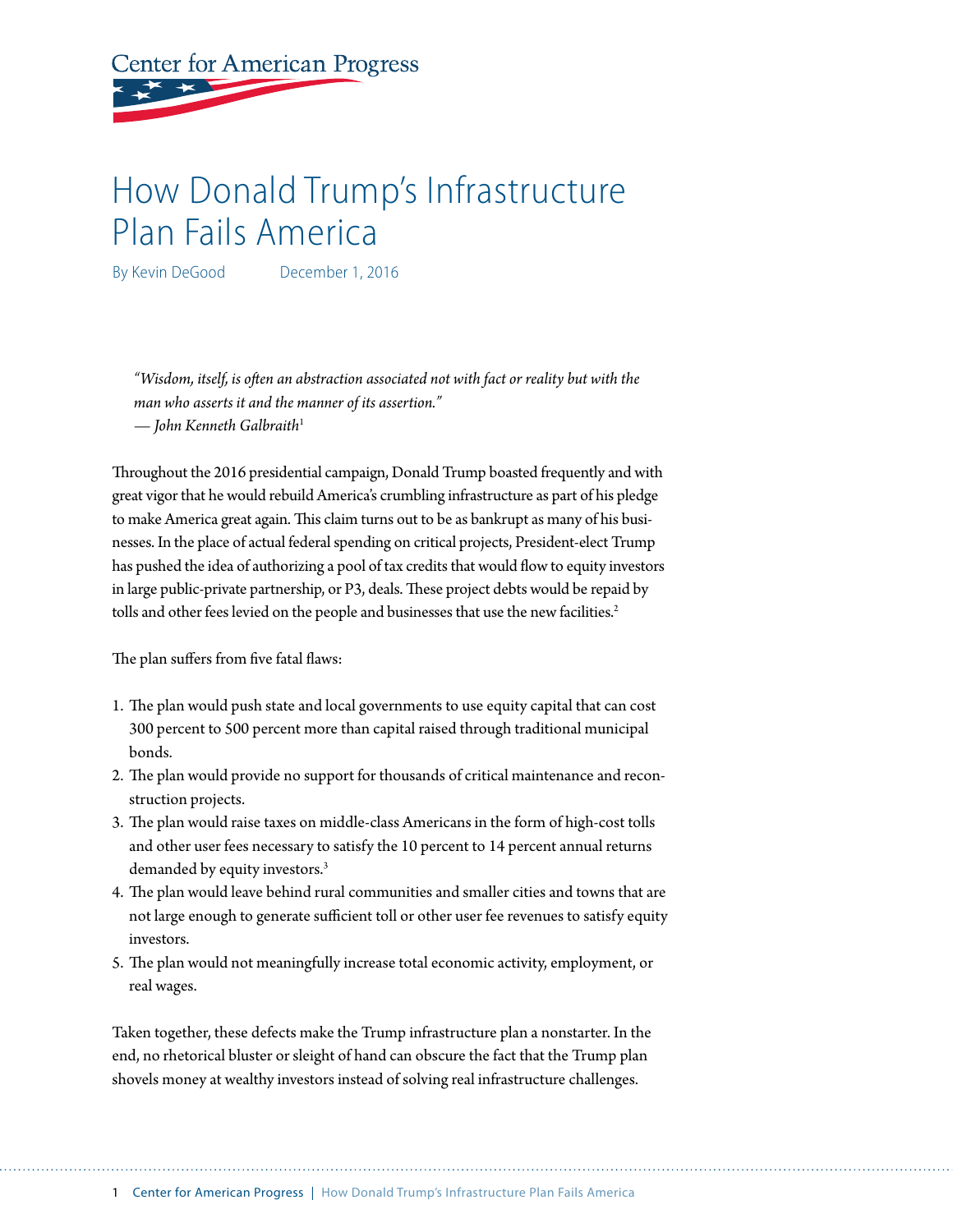Rather than enact this tax cut for Wall Street paid for by working families, Congress should pass a bill that provides states and local communities with funding to advance projects that provide a substantial economic, social, and environmental return on investment.

## The high cost of equity capital

When purchasing an asset such as a new highway, a state department of transportation has a basic decision to make regarding which type of procurement to use. Historically, most facilities have been acquired through a procurement process known as design-bid-build.

Under this approach, the project is broken up into two independent phases. First, the state contracts with a private firm for all design and engineering work. With these specifications in hand, the state then develops a request for proposal for construction. Following construction, the state assumes responsibility for all aspects of the operation and maintenance of the highway. This includes everything from snow removal to repair and reconstruction over time. The design-bid-build approach allows the state to retain control over each aspect of the project.

In comparison, a public-private partnership model bundles the entire procurement process into one comprehensive contract that allows the private firm to exercises far greater control and decision-making authority over the final design and delivery of the project. One of the key benefits of using a P3 approach is the ability to transfer project development, design, construction, operations and maintenance, and revenue risk to a private entity. In exchange for accepting delivery or revenue risk, the private entity also referred to as the concessionaire—requires a higher level of compensation. This additional compensation can come through an availability payment or revenue generated by user fees such as tolls.

Part of the reason that Wall Street is so eager to invest in public-private partnerships is that these deals offer a chance to earn high returns with relatively low risk. The global financial services firm UBS succinctly summarizes the benefits to elite investors:

*The high barriers to entry and the monopoly-like characteristics of typical infrastructure assets mean their financial performance should not be as sensitive to the economic cycle as many other asset classes.*<sup>4</sup>

Importantly, a P3 procurement model does not necessarily involve any equity financing. However, the Trump plan envisions P3 deals that rely on equity because their tax credit schemes have no value in projects without equity capital. In order to understand the role of equity financing, it helps to look at a hypothetical highway project.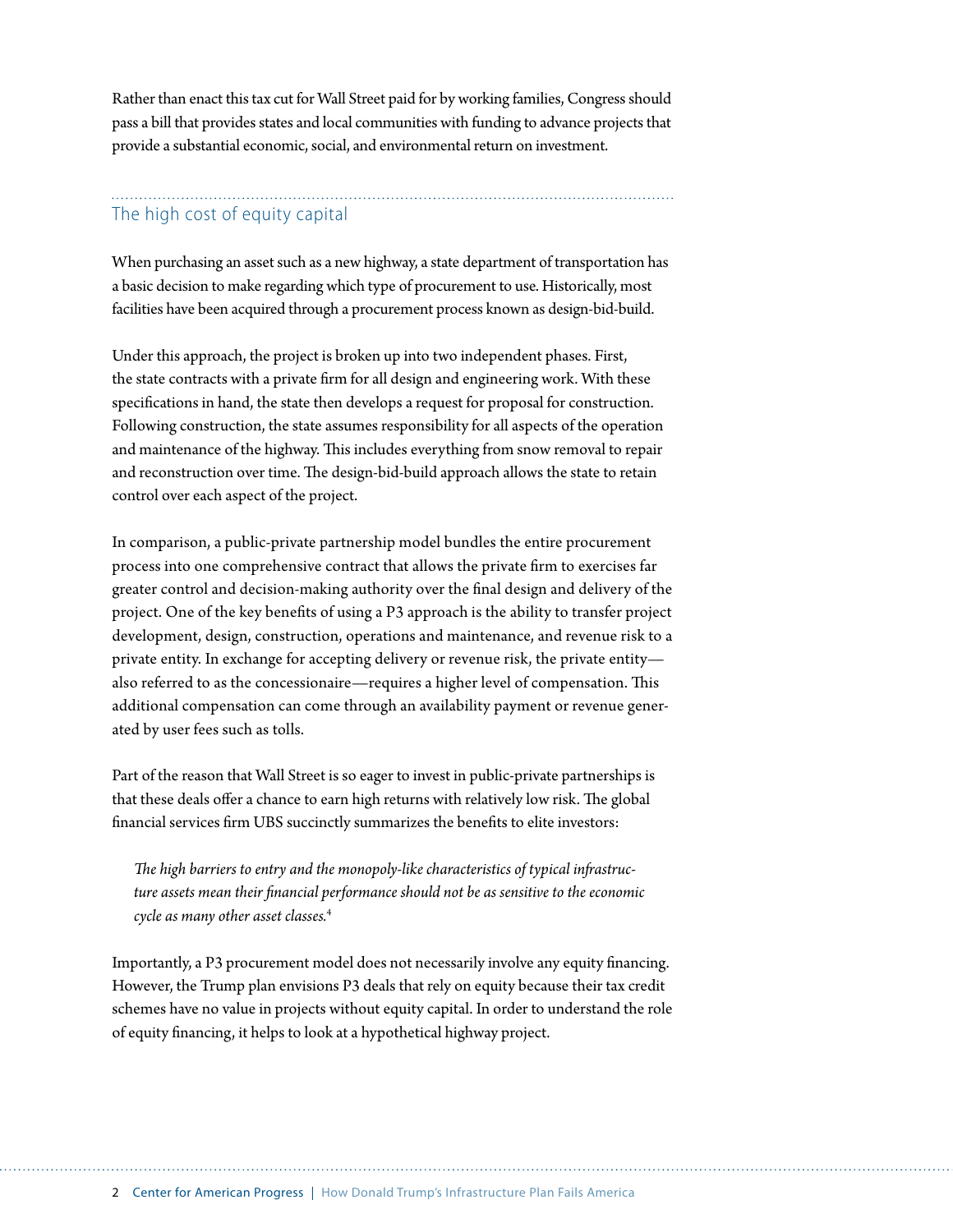Let's assume that a state department of transportation wants to build a new highway with a total cost of \$1 billion. Using a design-bid-build procurement approach along with \$450 million in state and federal funds and \$550 million in municipal bond debt issued at 3 percent over 30 years, the project would have a total nominal cost of \$1.495 billion.5 This model assumes that the state department of transportation, or DOT, would

repay project debts using state gas taxes or general revenues. Finally, the DOT would retain responsibility for all operations and maintenance, and there would be no revenue risk since the facility does not include tolls.

Under a P3 procurement model, the financing and servicing of project debts would look quite different. In place of municipal bonds, the concessionaire would issue \$400 million in tax-exempt private activity bonds, or PABs, and combine this with \$150 million in private equity.<sup>6</sup> The repayment of these project debts would come from tolls charged to highway users. As a result, the concessionaire would assume the risk that toll revenues could fall short. In exchange for taking on revenue risk, the concessionaire would demand a rate of return at the high end of the range at 14 percent.

By using equity capital and a concession model based on tolling and revenue risk transference, the total cost of the project increases 32 percent to \$1.975 billion.<sup>7</sup> In other words, the cost of providing annual equity returns of 14 percent increases the total cost of the project by \$480 million—money that must come from everyday Americans.

The Trump plan envisions providing investors with a tax credit valued at 82 percent of the total equity investment amount. In the above example, the investors that provide \$150 million in equity would receive a tax credit worth \$123 million.<sup>8</sup> In theory, the tax credit would lower the cost of equity capital to a level that is roughly equivalent to municipal bond debt. The reason is that the investors only need to earn a return of 14 percent on the \$27 million in equity not covered by the tax credit.

To put that in perspective, the Trump plan calls for spending as much as \$137 billion from the federal treasury in the form of tax credits to wealthy Wall Street investors. This massive subsidy would lower the cost of equity capital to a level roughly equivalent to municipal bonds. However, in contrast to returns from the municipal bond market, equity investors under the Trump plan would earn returns that are as much as 500 percent higher.

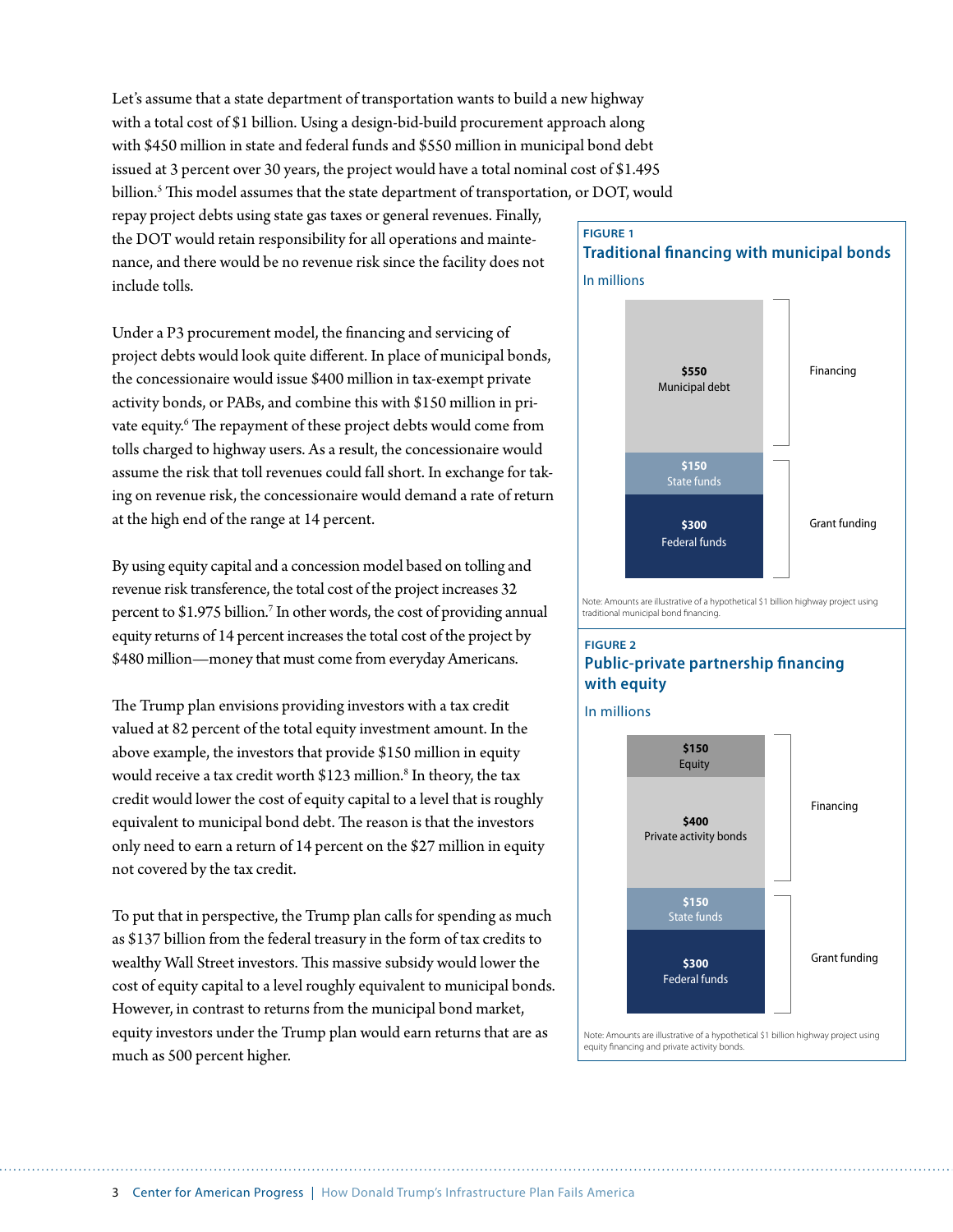This raises an important question: Aside from enriching Wall Street, what does this federal subsidy buy? The answer is effectively nothing. The federal government would spend billions of dollars without producing any net increase in overall infrastructure investment because the fundamental constraint facing state and local governments is not access to credit but a lack of tax revenues to repay project debts. All the Trump plan does is subsidize the cost of equity capital, but this is not enough to move a stalled project to completion since project sponsors already have access to low-cost capital through the municipal bond market. Moreover, the municipal bond market is robust at \$3.7 trillion with strong investor demand for new issuances.

The only real beneficiaries of this plan are elite investors. Average Americans, on the other hand, would be faced with new highway and bridge tolls along with other user fee charges. Congress should not let the complexity of a tax credit financing mechanism obscure the fact that this plan massively shifts wealth upward to the top 1 percent.

### Maintenance projects left out

Discussions about infrastructure policy often focus on megaprojects that spark the imagination due to their size and power to shape the future of an entire region. However, lost in the rush to discuss what is big and new is a more mundane reality: The vast majority of the critical infrastructure projects needed to move the country forward are a combination of repairs and incremental expansions. The United States has a massive existing capital stock that encompasses everything from levees and water treatment works to highways and airports. These facilities are the productive backbone of the economy and many of them have come to the end of their useful life. At the same time, the U.S. population will add another 100 million people over the next 50 years; this will require state and local governments to make thousands of targeted expansions.<sup>9</sup>

Unfortunately, the Trump infrastructure plan does nothing for these repair and incremental expansion projects. By focusing federal tax subsidies on revenue-generating megaprojects in large urban areas, the plan leaves the rest of America's infrastructure needs behind.

The Harrisburg-Carlisle, Pennsylvania, region demonstrates the extent to which the Trump plan fails to deliver meaningful assistance to the communities that need it the most. Since 1966, the Tri-County Regional Planning Commission, or TCRPC, has developed both short- and long-range transportation plans for the Harrisburg-Carlisle region, which includes Cumberland, Dauphin, and Perry counties. The region has a population of approximately 555,000, and for all intents and purposes, none of the project needs in the region lend themselves to a public-private partnership with an equity financing model.<sup>10</sup> Moreover, the region faces economic challenges that make adding costly tolls to satisfy Wall Street investors a real burden: 11 percent of adults between ages 18 and 64 live below the poverty line.<sup>11</sup>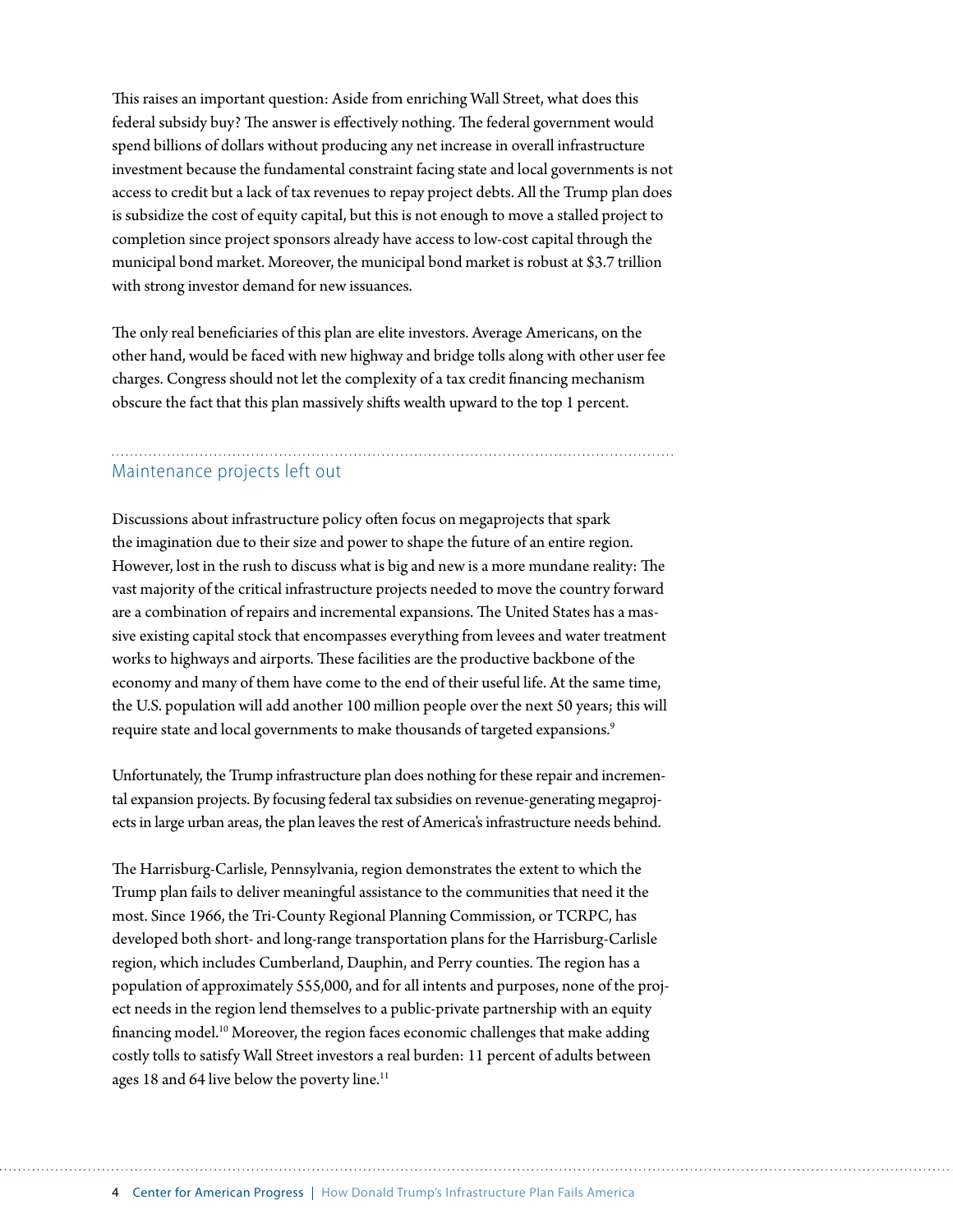A review of the noninterstate highway and bridge projects for the period from fiscal year 2017 to fiscal year 2020 reveals \$235 million in projects that will be funded through a combination of federal, state, and local dollars.12 The largest project has a total cost of less than \$10 million.<sup>13</sup> The list is dominated by projects such as Number 18433, which would replace County Bridge Number 11 on Wolfs Bridge Road over Conodoguinet Creek in Middlesex Township at a cost of \$3.3 million. The two largest projects are on the interstate highway system with a cost of \$60 million and \$26.8 million, respectively. Putting aside the federal prohibition against tolling existing capacity of interstate highways, these projects still would not reach the size and complexity needed to fit a P3 procurement approach. According to the U.S. Department of Transportation, the benefits of P3s only occur on projects with a total cost of at least \$500 million.<sup>14</sup> A review of 24 P3 projects financed with assistance from the U.S. Department of Transportation since 1998 shows an average total project cost of \$1.28 billion.15

Again, the Trump infrastructure plan would do nothing for Harrisburg and thousands of other communities with real needs. This includes everything from small towns and rural communities to many low-income communities and communities of color in large urban areas that would simply not be attractive to elite Wall Street investors. In reality, an infrastructure plan built on tax credits for Wall Street is not a plan for America; indeed, it would do nothing for the vast majority of Americans.

#### No real boost to economic activity

Well-designed infrastructure bills are often referred to as jobs bills. This is for a simple reason: Direct federal expenditures on the repair and expansion of infrastructure facilities increase direct employment in industries such as heavy construction and related professional services, as well as indirect employment when those workers spend their earnings—for example, on meals out and new cars. When state and local governments know they will receive a steady stream of federal grant dollars, they make long-range plans that provide a strong signal to private employers that they should engage in more hiring and job training.<sup>16</sup>

This process is often referred to as the economic multiplier, whereby \$1 from the federal government for infrastructure could reasonably lead to \$1.40 in additional economic output.17 The overall cycle is a virtuous one that delivers public goods that serve as the foundation for future economic growth while individuals workers and families earn higher wages and build wealth for the future.

The key to spurring a substantial increase in employment and economic output is the expenditure of federal funds in a way that leads to construction and other activity that would otherwise not occur. In contrast, the most likely outcome of Trump's infrastructure plan is little to no net increase in overall construction activity. Assuming the plan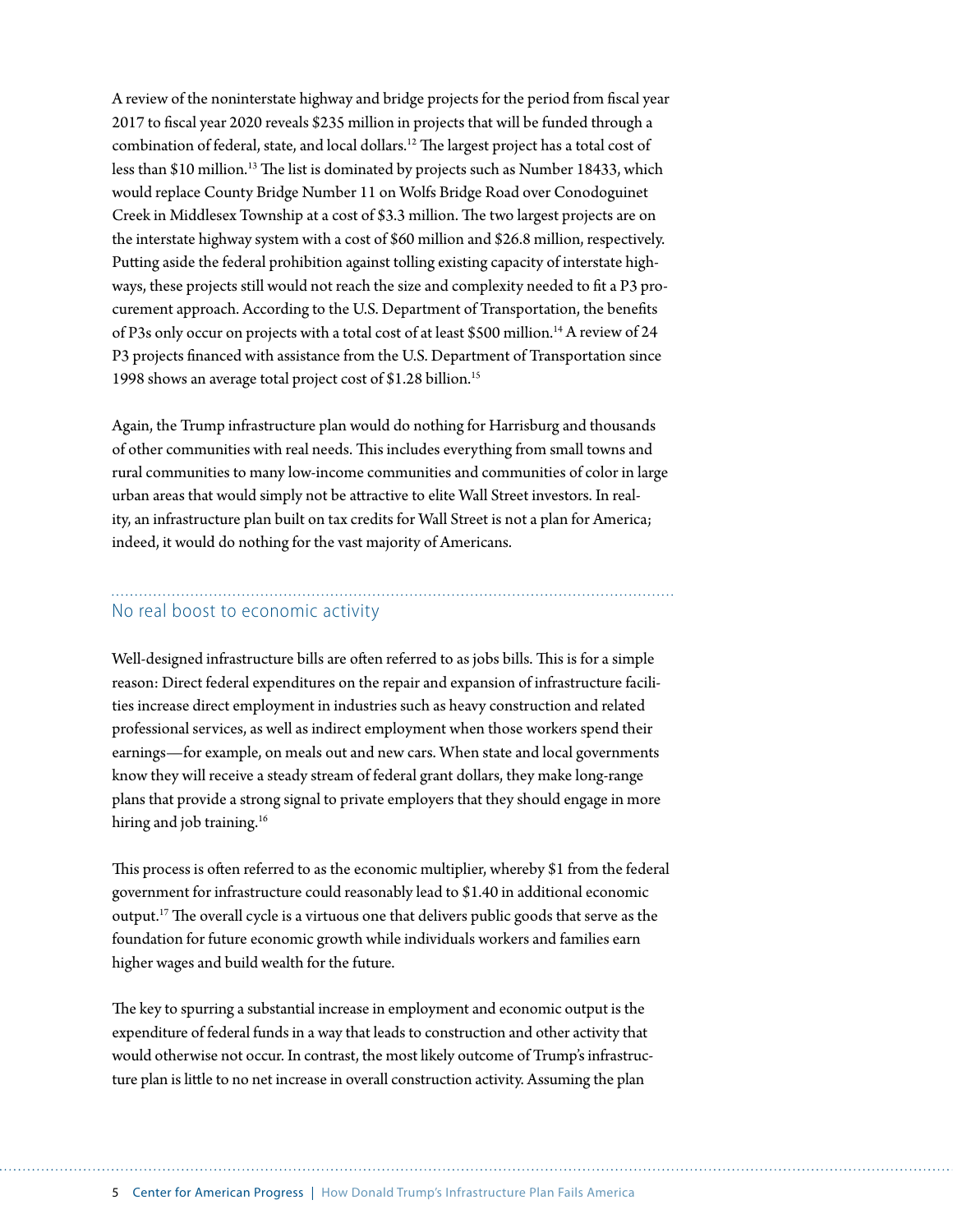passed in its current form, state and local leaders—who are responsible for planning and building infrastructure projects—would receive zero additional funding from Washington, while Wall Street would receive considerable tax breaks. The only real effect from the tax credits is to lower the cost of equity capital as a source of project financing while providing huge profits to investors. Yet government project sponsors already have access to low-cost financing through the municipal bond market. Thus, there is no reason to believe that the Trump plan would flip a project stuck in the limbo of slow-motion planning into a completed facility.

In fact, one could plausibly argue that the Trump plan could actually cause the economy to shrink slightly, assuming that P3s with equity capital replace conventionally funded projects. The issue comes down to investors' responses to additional earnings and middle-class families' responses to additional costs in the form of tolls and other user fees. Wealthy investors, in particular, have a low marginal propensity to consume. This means that when investors earn another dollar through a transaction such as a P3 deal, they are much less likely to spend that dollar elsewhere in the economy. In comparison, when a middle-class family is forced to pay higher user fees and tolls, this takes money out of their pockets that would very likely have been spent on other goods and services. As a result, the economy may shrink because the plan's tax credit scheme does not produce any additional construction or related activity while at the same time subtracting from consumer expenditures on the other side of the economic ledger.

## Climate, equity, and distribution

Unlike traditional federal grant programs that provide funds in order to advance clearly defined policy objectives, the only imperative associated with tax credits is boosting private returns on equity capital. Stated differently, the Trump infrastructure plan calls for the federal government to spend as much as \$137 billion without any identifiable goal.

This is especially troubling given four key infrastructure challenges facing the nation. First, rising income inequality and the destructive legacy of urban renewal and the early years of the interstate highway construction era mean that certain communities have greater infrastructure needs than others.<sup>18</sup> Second, large metropolitan regions face rapidly growing roadway congestion and a lack of safe and affordable transportation options capable of serving the needs of all residents regardless of age, income, or physical ability.<sup>19</sup> Third, many critical infrastructure facilities need major repairs or reconstruction.<sup>20</sup> And fourth, the U.S. economy and transportation sector must transition to a sustainable path fueled by clean, renewable energy.<sup>21</sup> The Trump plan would address none of these challenges.

In the absence of any coherent rationale for distributing federal assistance, the Trump plan would haphazardly spray tax credits around the country. In effect, the controlling criterion for selection would be profitability not public benefit. With an eye to pecuniary gain as opposed to addressing real needs, federal assistance would likely flow to the wealthiest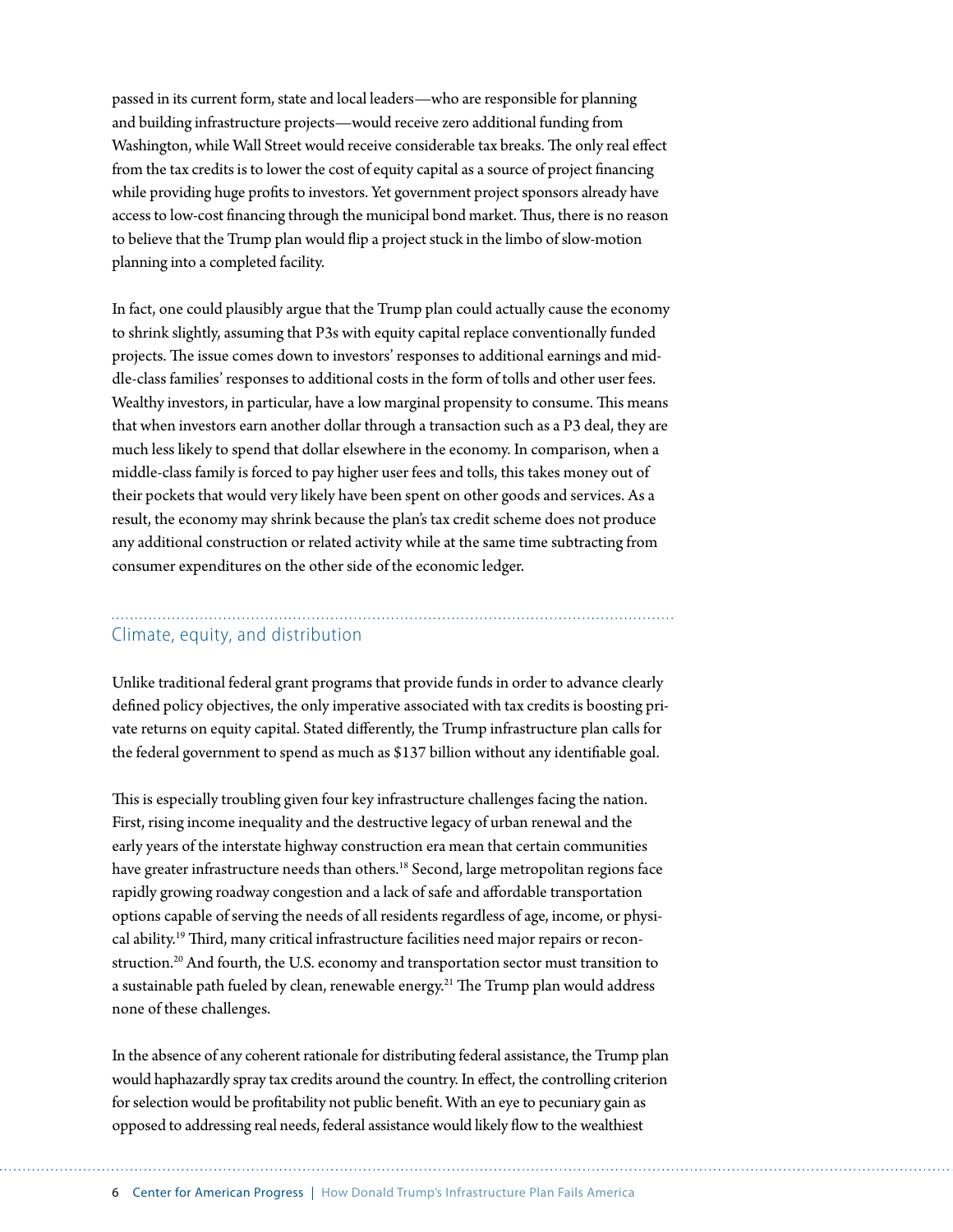communities. This is the definition of ill-conceived infrastructure policy. Instead, federal funds should be targeted to the communities most in need and to projects that truly advance an equitable, sustainable, and efficient economy.

### Toward a better plan

Americans overwhelmingly want the federal government to increase investment in infrastructure. In fact, survey research by the Center for American Progress shows that 88 percent of voters who supported Trump and 87 percent of voters who supported Hillary Clinton want to see at least \$1 trillion spent on infrastructure over baseline levels in the next five years.22 The desire for more investment is supported by research by the American Society of Civil Engineers, which estimates that the United States needs to invest more than \$3 trillion across infrastructure sectors in the coming years. $23$ 

In July, the Center for American Progress published "An Infrastructure Plan for America," which detailed a vision for spending \$500 billion above baseline levels over 10 years.24 The CAP plan would create 3.6 million new jobs by 2026 and push the unemployment rate down 1 percent.<sup>25</sup>

#### **TABLE 1 CAP infrastructure plan expenditures over baseline, by sector**

| Infrastructure sector              | <b>Outlays over baseline, in billions</b> |
|------------------------------------|-------------------------------------------|
| Highways and public transportation | \$259.17                                  |
| Aviation                           | \$25.60                                   |
| Inland waterways                   | \$0.63                                    |
| Ports                              | \$11.10                                   |
| Flood control                      | \$3.50                                    |
| Drinking water and clean water     | \$25.00                                   |
| Passenger and freight rail         | \$50.00                                   |
| National investment authority      | \$125.00                                  |
| <b>Total</b>                       | \$500.00                                  |

Source: Kevin DeGood, Christian E. Weller, and Andrew Schwartz, "An Infrastructure Plan for America" (Washington: Center for American Progress, 2016), available at https://www.americanprogress.org/issues/economy/reports/2016/07/14/141157/an-infrastructure-plan-for-america/.

In the place of tax cut for elite Wall Street investors, the CAP plan calls for investments across infrastructure sectors that would deliver real economic, social, and environmental benefits. Moreover, the plan places an emphasis on using competitive, merit-based selection processes to distribute federal funds to infrastructure projects that improve economic efficiency, promote economic mobility, and facilitate access to opportunities, people, and ideas.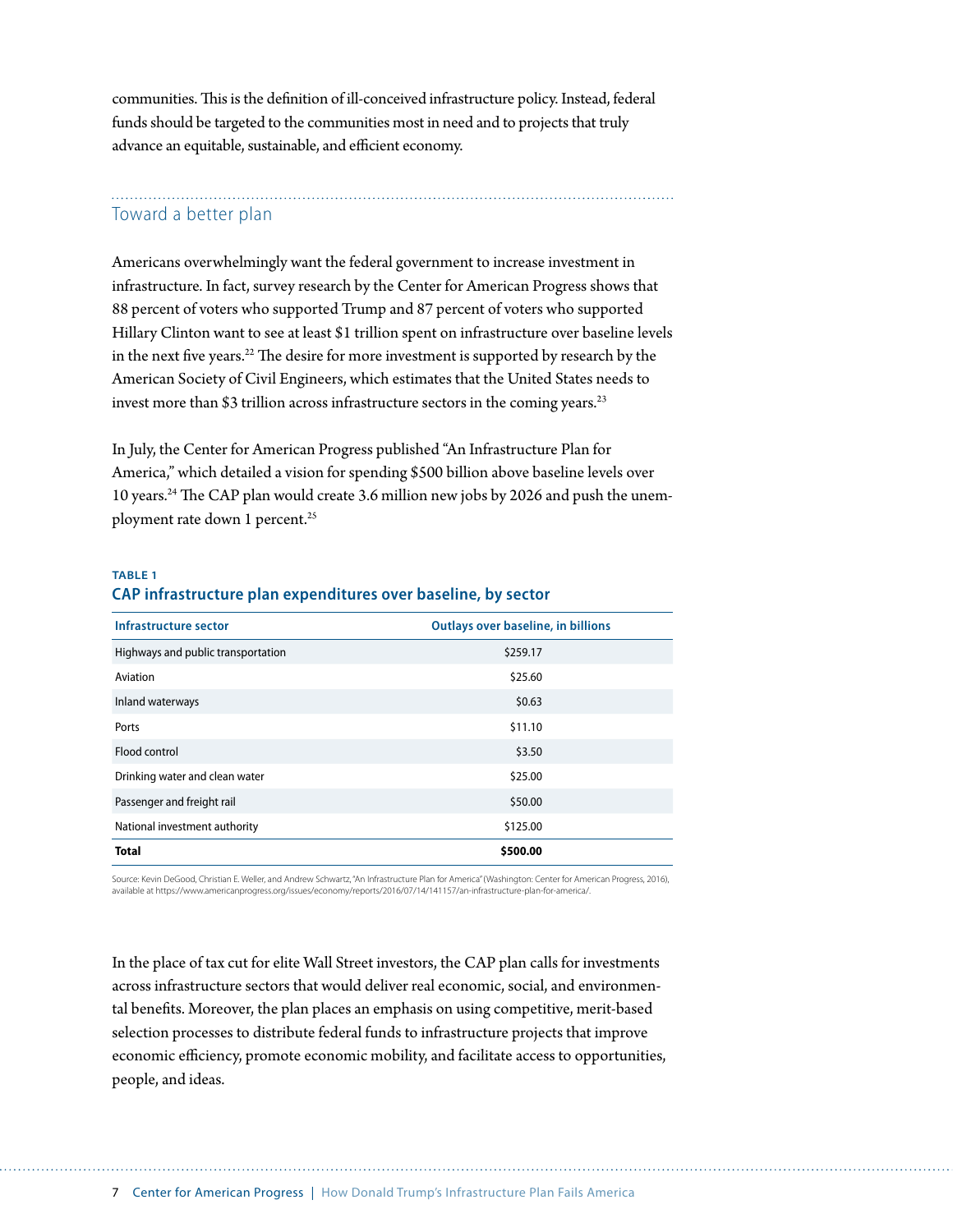Another key to the CAP plan is a focus on accountability. In exchange for assistance from Washington, state and local communities must demonstrate how their projects support core policy goals such as reducing economic inequality and hazards to public health such as lead in drinking water and unsafe discharges into source waters, among others. When it comes to transportation, local officials would be required to prioritize projects that provide people with safe and affordable transportation options, including public transportation, biking, and walking.

Beyond traditional infrastructure assets such as highways and airports, any comprehensive infrastructure plan must make investments that help the country transition to a clean energy economy. This should include increasing federal funding for renewable energy production, distribution, and storage. Furthermore, the federal government has a critical role to play in advancing basic and applied research, including updated flood plain mapping to ensure that infrastructure planning is not rendered useless by a changing climate. These investments are essential to guaranteeing that the United States meets its long-term climate commitments, including the recent Paris Agreement. Beyond the direct benefits produced by federal clean energy and research funding, these investments would continue to send a clear and powerful signal to both markets and governments around the world that the threat of climate change demands bold action.

However, America's infrastructure needs are not just limited to physical assets. Even after more than 70 months of continuous economic growth, millions of Americans are still struggling to find employment or advance to a high-quality job that allows for greater stability and the chance to save for the future.<sup>26</sup> In order to unlock the full economic productivity of the United States, an infrastructure bill should include funding for programs that build skills and remove barriers to employment. This should include money to reduce the high cost of child care, paid sick leave, and paid family leave.

Additionally, a federal bill should focus special attention on disadvantaged workers including the long-term unemployed, young people ages 16 to 24 who are not currently working or in school, people with criminal records, and individuals with disabilities by providing pathways to good jobs.<sup>27</sup> This could include additional job training support and apprenticeships, expanded national service jobs through AmeriCorps, and subsidized employment.

Finally, any federal infrastructure bill must include high labor standards. This means requiring any company that receives support from the federal government in the form of contracts, loans, or grants to pay workers fair hourly wages, to respect worker voice, and to provide essential benefits such as paid sick leave, among others. The U.S. Department of Labor should be empowered to engage in robust oversight of these companies to safeguard workers and ensure that they are playing by the rules.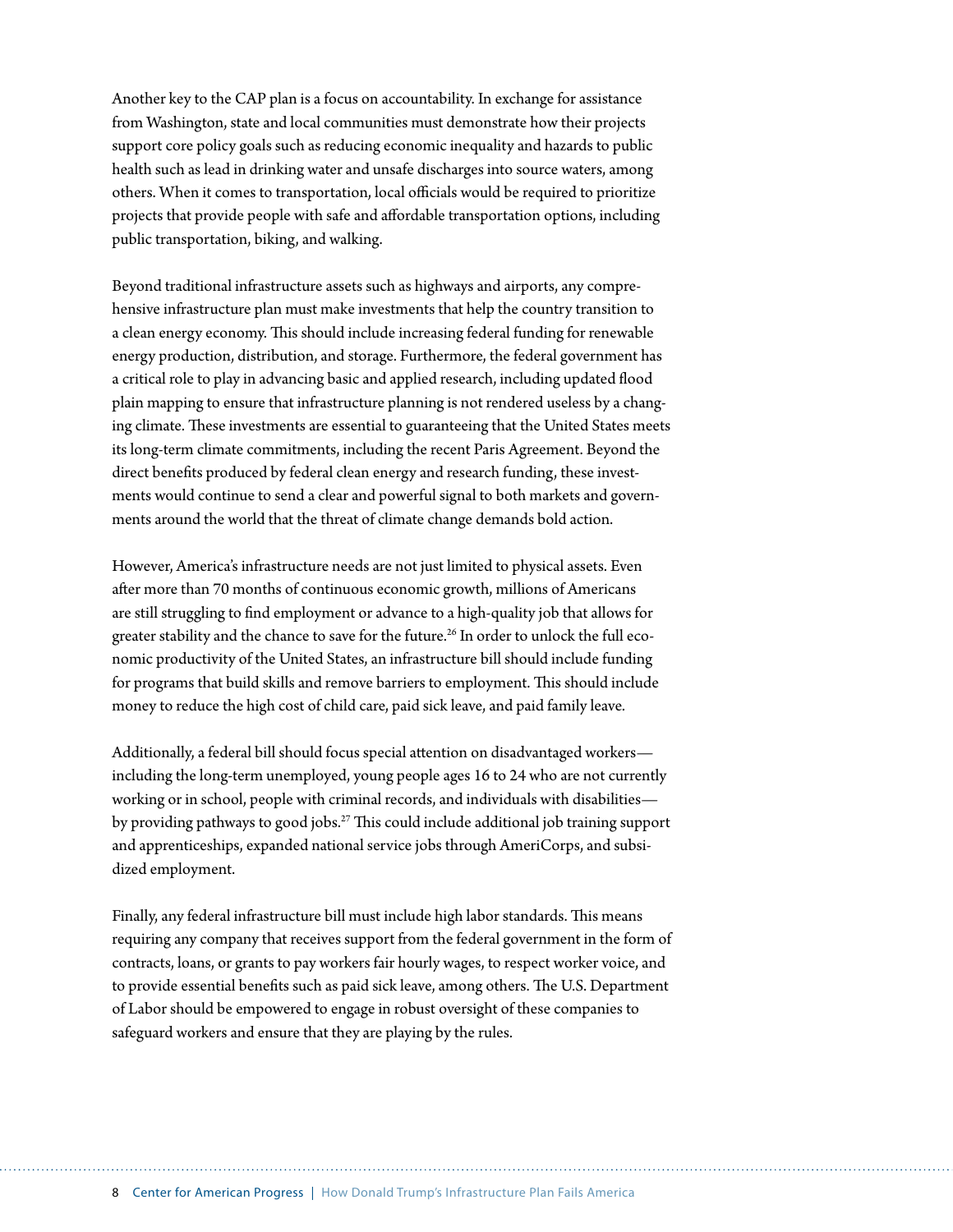## Conclusion

A central theme of the 2016 election was economic anxiety and the fear that the political and economic system favors elites at the expense of average Americans. Rather than addressing these concerns with federal funding for projects that would help revitalize communities facing economic hardship, the Trump plan doubles down on crony capitalism with a cynical push for tax credits to Wall Street investors.

The time has come for Congress to pass a comprehensive infrastructure bill that would build an economy that works for everyone and not just the wealthy few. A robust package of federal workforce, clean energy, and infrastructure investments would raise real wages, create millions of new jobs, and lay the foundation for America's continued prosperity and leadership in the world.

*Kevin DeGood is the Director of Infrastructure Policy at the Center for American Progress.*